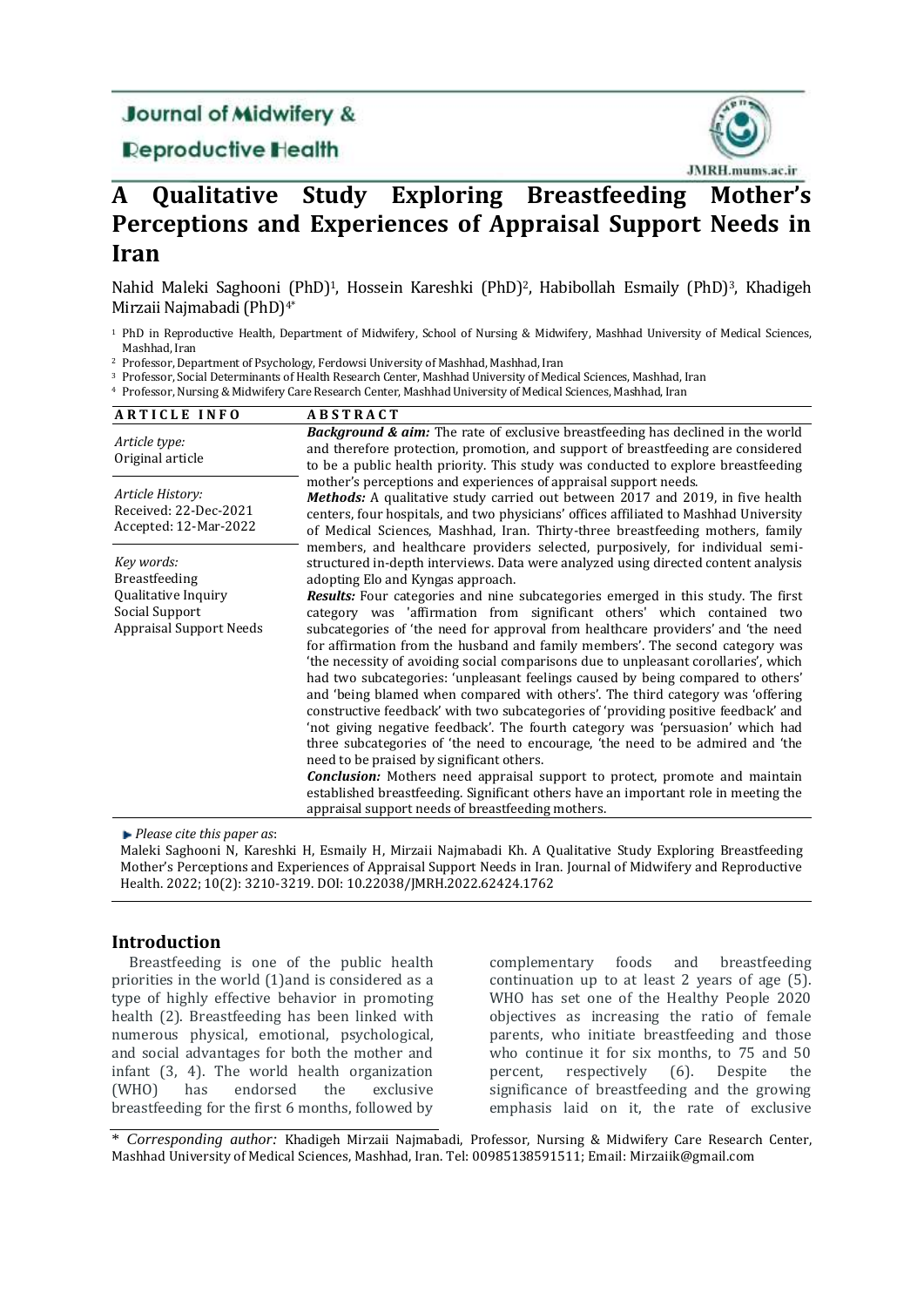breastfeeding in the first 6 months is 37% in the world (2014), 36% in the Eastern Mediterranean Region, 10% in Australia, and 42% in Turkey (7). In Iran (2014), this rate decreases to 27.7% in 6-month infants [\(8\)](#page-8-2). Thus, breastfeeding protection, advancement, and support are considered to be public health priorities [\(9\)](#page-8-3). According to written reports, various factors affect breastfeeding initiation and sustainability, including demographic, psychological, and social factors related to the mother (1, 2, [10\)](#page-8-4). One of these factors is the social support, i.e. the help people receive from others, which is classified into four types of support [\(11\)](#page-8-5). House (1981) conceptualized the social support as four behavioral categories: emotional, informational, instrumental, and appraisal (esteem) support. Appraisal (esteem) support involves the communication of information which is relevant to self-evaluation and may result in enhanced self-esteem, which can help an individual be well adapted to stressful events in a number of different ways (12). On the other hand, for some mothers breastfeeding is a harmonious and pleasurable experience and for others, a disruptive, unpleasant, and violent experience [\(13\)](#page-8-6). As Alianmoghaddam et al. (2018) argue, breastfeeding is a challenging and demanding behavior for breastfeeding mothers for some reasons including a lack of bodily autonomy, wanting their body back, and feeling that their individual circumstances and personal needs are not considered [\(14\)](#page-8-7). They also highlighted that experiencing difficulties by breastfeeding mothers, including sore nipples, chest pain, inadequate milk production, and ineffective milk transfer led to mothers' perception of breastfeeding as a stressful process [\(15\)](#page-8-8) as well as facing a range of psychological stress in the postnatal period [\(16\)](#page-8-9). In this respect, social support is well recognized as being able to decline mental health issues such as stress, and to boost the individual's flexibility and selfesteem in coping with such issues [\(16-18\)](#page-8-9). A review of literature shows that social support for breastfeeding mothers has been widely considered in numerous quantitative and qualitative studies [\(11,](#page-8-5) [16,](#page-8-9) [18-21\)](#page-8-10). To the best of our knowledge, few studies have examined the appraisal support need on the experiences of breastfeeding mothers [\(20,](#page-8-11) [22,](#page-8-12) [23\)](#page-8-13). Considering the studies in Iran, there is no qualitative study conducted with regard to this subject and almost all studies are quantitative [\(11,](#page-8-5) [24,](#page-9-0) [25\)](#page-9-1). Qualitative studies are valuable tools to obtain a deeper understanding of 'how' and 'why' a phenomenon occurs (26). Thus, adopting a qualitative approach, we designed and conducted this study to explore breastfeeding mother's perceptions and experiences of appraisal support needs.

# **Materials and Methods**

This study was performed between March 2017 and April 2019 and adopted a qualitative content analysis approach, which is used to acquire deeper knowledge about a phenomenon (27), and therefore allows researchers to better understand breastfeeding mothers' perceptions and experiences of appraisal support needs. This study was conducted at five health centers, two clinics, and four hospitals affiliated to Mashhad University of Medical Sciences. The participants were 25 breastfeeding mothers, 2 family members, and 9 healthcare providers who were selected using a purposive sampling method. The maximum variation in sampling was considered in terms of social-demographic status. The inclusion criteria applied in this study were: being a volunteer, willingness to take part in the study and be interviewed, speaking Persian language, living in Mashhad, having a term baby, and not suffering from any diseases (both the mother and baby). The exclusion criteria included those breastfeeding mothers who had no inclination to participate in the study. The present study received approval for conducting its research from the Medical Ethics Committee of Mashhad University of Medical Sciences (IR. MUMS. REC.1396.124).

Breastfeeding women were invited to take part in the study. They were informed of the study design and also of the voluntary nature of their participation, their anonymity, and their right to withdraw from the study at any time. Also, their permission to record the interviews was obtained. Semi-structured interviews were conducted by the first author (NMS) at a time and place convenient for the participants. The interviews were provided in hospitals, health centers, and physician offices where they would start with general questions such as "Would you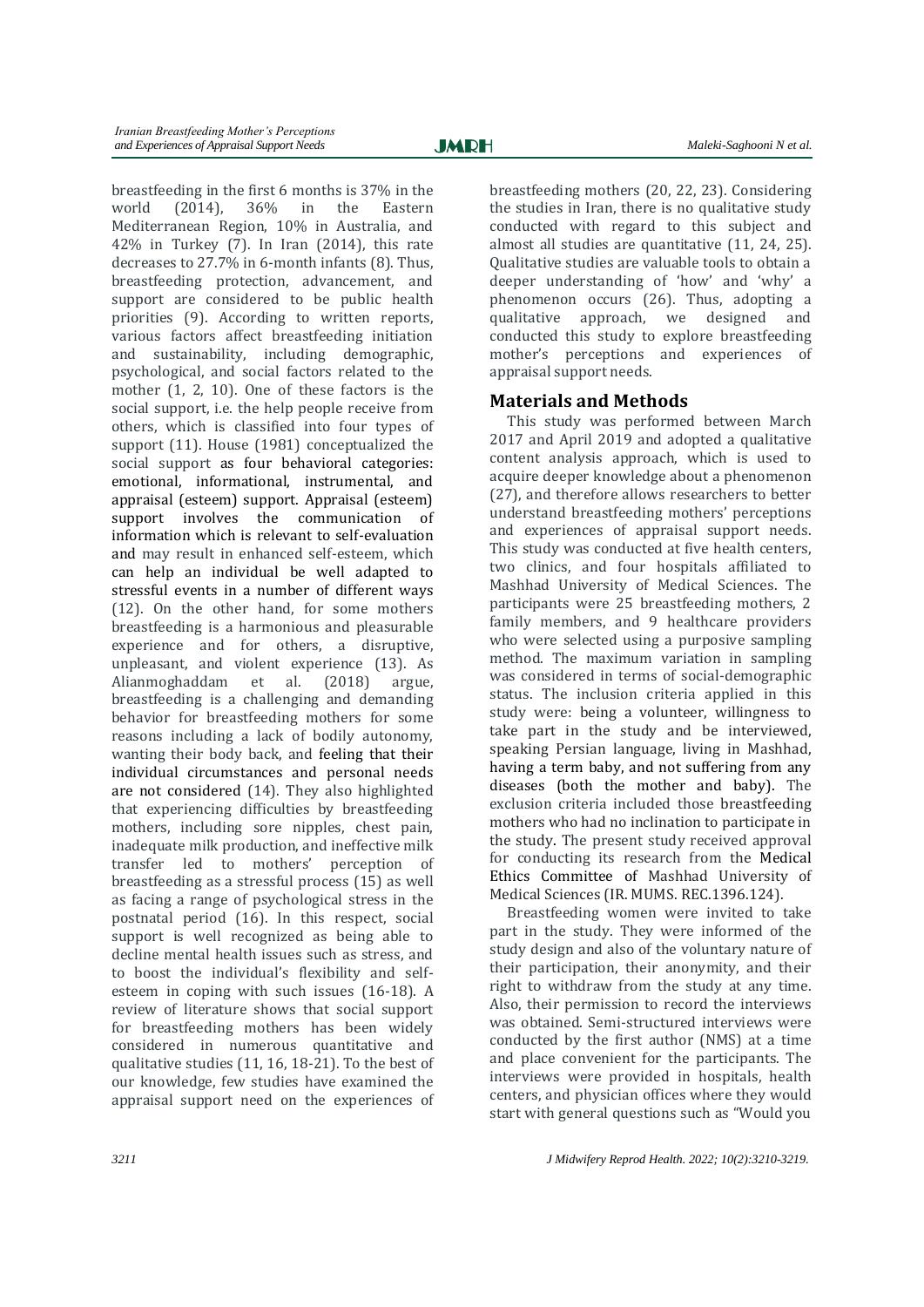please talk about your experiences of breastfeeding?", and would then switch to more specific, detailed questions such as "Based on your experience as a breastfeeding mother, what support do you need during this period?", "Who helped you meet your support needs during the breastfeeding period and how?" and "What actions in this period increased your confidence to continue breastfeeding?", as the interview proceeded. Probing questions were asked to follow the participants' perspectives, hence the richness of the interviews and data (28). Data collection continued until data saturation was achieved [\(29\)](#page-9-2). The mean of interview duration was 40 minutes with a range of 25–140 minutes. Data collection and analysis were performed at the same time. Data were analyzed using directed content analysis based on the approach of Elo and Kyngas with MAXQDA software (version, 2010). Directed content analysis is used when there is a previous knowledge on the phenomenon under study, but it is not complete or needs further description. [\(30\)](#page-9-3). Deductive analysis approach is represented as three principal phases: preparation, organizing, and reporting. In the preparation phase, the first author listened to the recorded interviews, transcribed them verbatim, and read them several times to achieve a sense of wholeness. Then, meaning units were defined. In organizing phase, using the existing theory, key concepts or variables were identified as initial coding scheme. And so, the researcher then developed an analysis matrix, and coded the data accordingly. Categorization and abstraction were performed in this phase. In reporting phase, researchers reported the analysis process and results [\(30\)](#page-9-3). Guba and Lincoln's criteria were applied to assure the trustworthiness and rigor of the data. The researchers had a long and close contact with the participants, hence enough time to gather and analyze the data. Furthermore, the participants were selected from a scope of sociodemographic status to access a diversity of experiences. Likewise, data collection was done until saturation was achieved and no more categories emerged in the analysis. All researchers involved in checking the compatibility between the study objectives, analysis process, and findings. Findings were

corroborated using good references to increase credibility. For member checking, mothers were given a report of the findings to confirm if their views and comments had been well reflected. Also, details of the study process along with the participants' direct quotations were presented to the readers so as to improve the transferability of the results (31).

#### **Results**

Socio-demographic characteristics of 36 participants who took part in this study are listed in Table 1.

**Table 1.** Participants' socio-demographic characteristics

| <b>Description</b>             | Data           |  |
|--------------------------------|----------------|--|
| Age                            | 36 (25-66)     |  |
| <b>Occupation</b>              |                |  |
| Housewife                      | 16             |  |
| Health-care                    | 11             |  |
| Professionals                  |                |  |
| Others                         | 9              |  |
| <b>Educational level</b>       |                |  |
| Lower than high school diploma | 8              |  |
| High school diploma            | $\overline{4}$ |  |
| Undergraduate                  | 14             |  |
| Postgraduate                   | 10             |  |
| Age of child                   |                |  |
| 0-6 month                      | 11             |  |
| $6 - 12$                       | 5              |  |
| 12-18                          | 4              |  |
| 18-24                          | 6              |  |
| Gender of child                |                |  |
| Boy                            | 18             |  |
| Girl                           | 8              |  |
| Child birth order              |                |  |
| 1 <sub>st</sub>                | 15             |  |
| 2 <sub>nd</sub>                | 6              |  |
| 3rd                            | 4              |  |
| <b>Method of Delivery</b>      |                |  |
| <b>NVD</b>                     | 15             |  |
| C/S                            | 10             |  |
| <b>Interview Duration</b>      |                |  |
| 40 (25-140 minutes)            |                |  |

Four categories, including 'approval and affirmation from significant others', 'the necessity of avoiding social comparisons due to unpleasant corollaries', 'offering constructive feedback', and 'persuasion' and 9 subcategories including 'the need for approval and affirmation from health providers', 'the need for approval and affirmation from the husband and family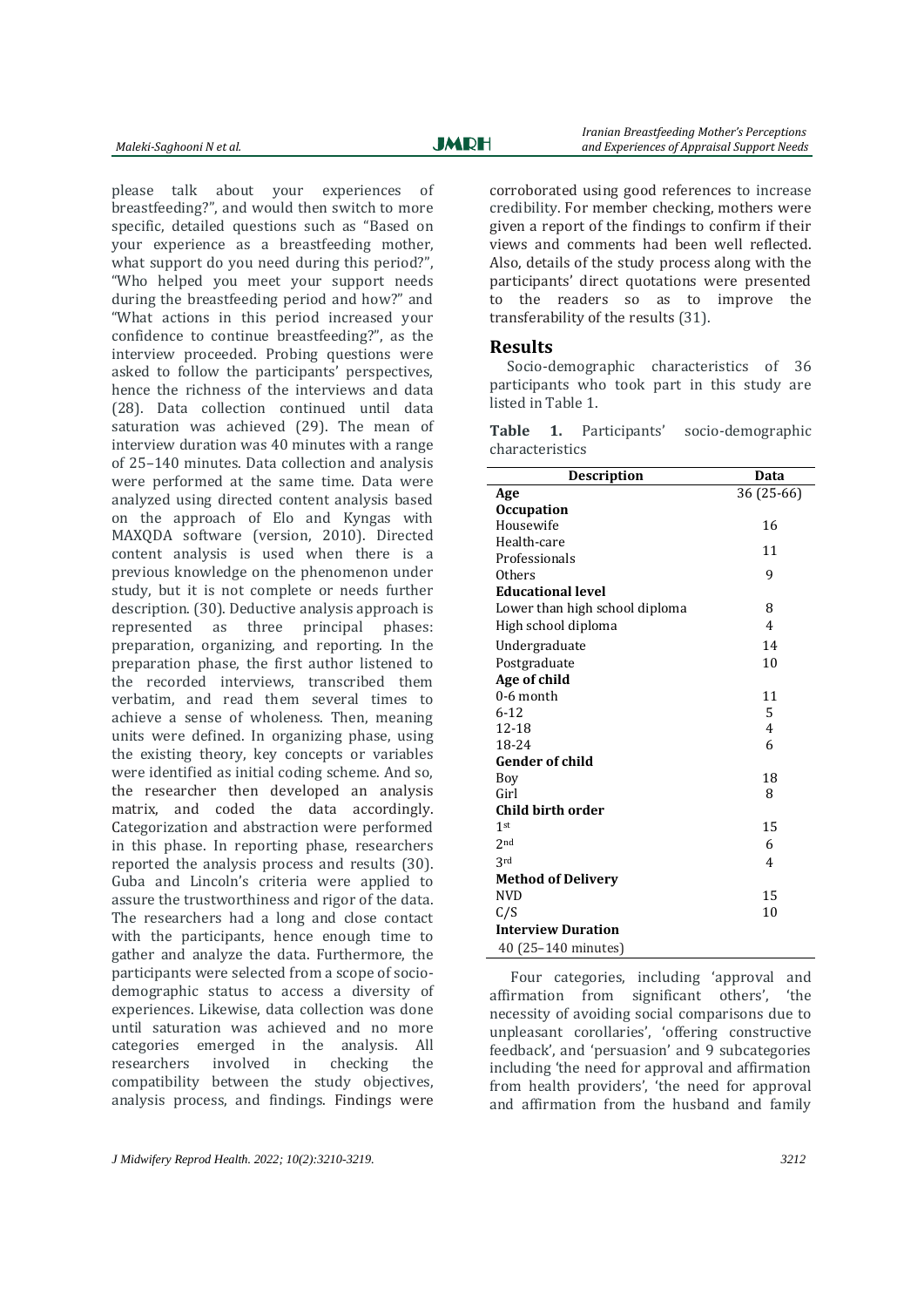**JMRH** 

members', 'unpleasant feelings caused by being compared to others' and 'being blamed when compared with others', 'providing breastfeeding mothers with positive feedback' and 'not giving breastfeeding mothers negative feedback', 'the need to encourage the breastfeeding mother',

**Table 2.** Emerged categories from data analysis

'the need to be admired the breastfeeding mother' and 'the need to be praised the breastfeeding mother' by significant others, emerged from data analysis of breastfeeding mothers' appraisal support needs, Table 2.

| <b>Subcategories</b>                                                                                                                           | <b>Generic category</b>                                                          | Main<br>categories                     |
|------------------------------------------------------------------------------------------------------------------------------------------------|----------------------------------------------------------------------------------|----------------------------------------|
| The need for approval and affirmation from health<br>providers<br>The need for approval and affirmation from the husband<br>and family members | Approval and affirmation from<br>significant others                              |                                        |
| Unpleasant feelings caused by being compared to others<br>Being blamed when compared with others                                               | The necessity of avoiding social<br>comparisons due to unpleasant<br>corollaries | Appraisal<br>(Esteem)<br>Support Needs |
| Providing breastfeeding mothers with positive feedback<br>Not giving breastfeeding mothers negative feedback                                   | Offering constructive feedback                                                   |                                        |
| The need to encourage the breastfeeding mother<br>The need to admire the breastfeeding mother                                                  | Persuasion                                                                       |                                        |
| The need to praise the breastfeeding mother                                                                                                    |                                                                                  |                                        |

#### **Approval and affirmation from significant others**

For this category, 'the need for approval and affirmation from health providers', 'the need for approval and affirmation from the husband and family members' were two important subcategories. According to participants in this study, affirmation and approval from others, especially from the husband, couple's family members, and health personnel, are very important during this period. In this regard, a health provider said: "Confirmation and affirmation from relatives, especially the husband, couple's family members, and health personnel are very important" (Participant 27, a 45-year-old breastfeeding expert). Approval from relatives about mother's appropriate breastfeeding practices is important and results in favorable outcomes such as a boost to the mother's self-esteem and giving her a sense of inner confidence which motivates her to continue breastfeeding. Two participants stated: "Such approval from the health system along with examining the mother's problems, observing the baby during breastfeeding, and

checking her breastfeeding instills inner confidence in mothers…" (Participant 24, a 35 year-old mother). "When family members or health personnel talk to the mother and approve her breastfeeding practice saying: 'the baby is now well-nourished…the way you breastfeed the baby is right now….it's okay, the baby is correctly sucking on the breast...the baby is satiated...';(others must) see these only and tell her...spend half an hour with the mother and look at what she does...tell her, for example, that she's been breastfeeding the baby in a correct way up to that moment...especially in the first month...this increases her self-confidence" (Participant 23, a 39-year-old mother). Being approved by others also makes the mother feel highly valuable. One of the participant said: "An important part of the mother's supportive needs should be met at home, by her husband...i.e. the husband must behave in such a way that the mother realizes the value of her practices, for example, he must approve her actions…" (Participant 18, a 37-year-old mother). Participants' statements suggest that people need inner confidence and self-esteem if they want to do something and sustain it. In so doing, their performance needs to be approved by others, indicating that their actions are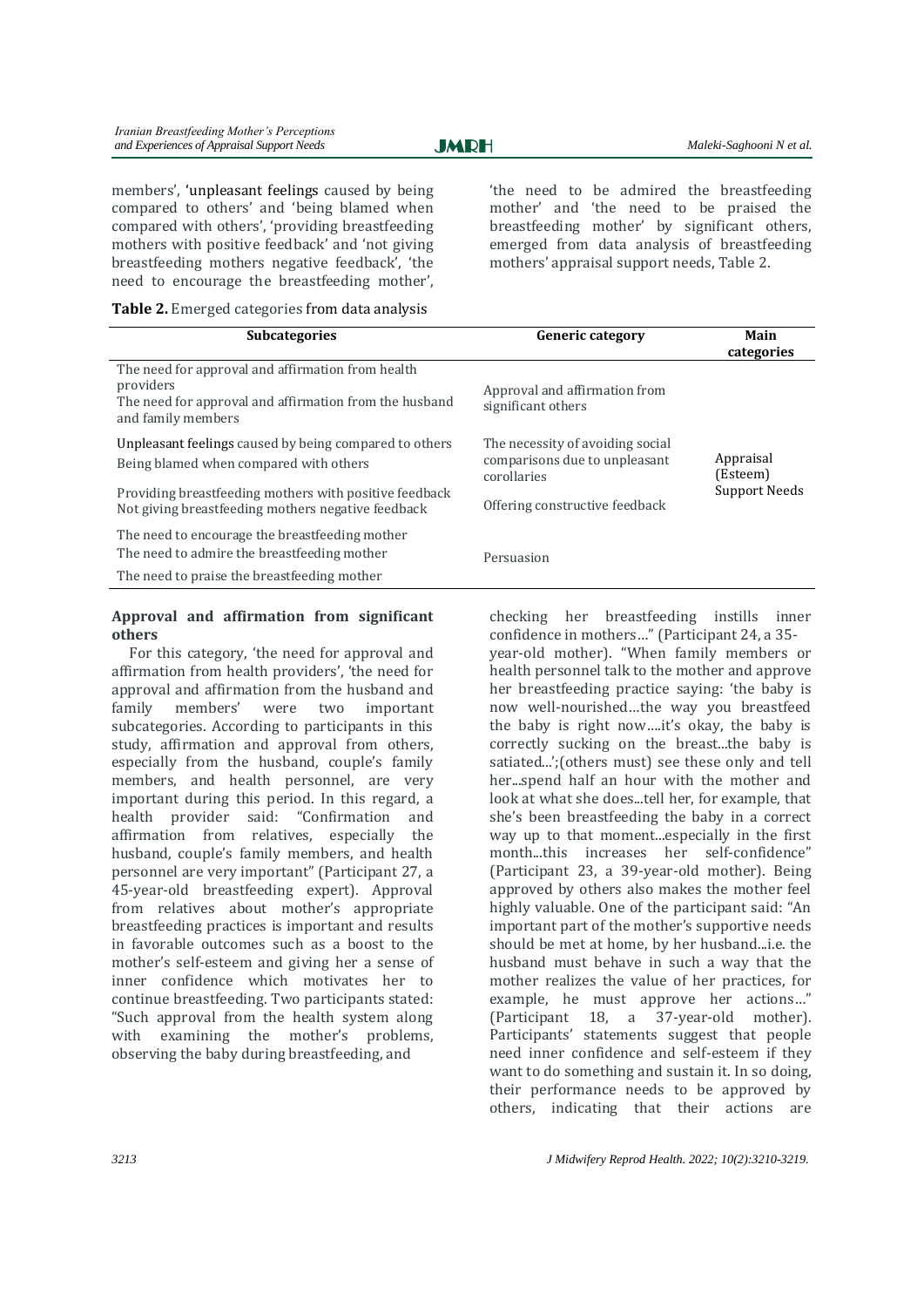accepted. Likewise, a sense of worthiness of breastfeeding practice is a desirable outcome of such affirmation.

### **The necessity of avoiding social comparisons due to unpleasant corollaries**

This category had two subcategories of 'unpleasant feelings caused by being compared to others' and 'being blamed when compared with others'. Participants believed that during the breastfeeding period, next of kin like the husband, spouses' mothers, and even relatives, often compare the mother's breastfeeding performance with others' and evaluate an optimal breastfeeding practice and nourishing milk in terms of the baby's weight; comparing babies' weights with each other. Such comparisons to assess the success and quality of a mother's breastfeeding practice are absolutely unacceptable. One of the participants stated: "My mother often compared me with other lactating women" (Participant 1, a 32-year-old mother). Another one said: "My relatives compared my baby with their own babies and they asked me, as a doctor, why my baby was thinner? I had heard them saying such words many times. My mother-in-law asked me to feed my baby on formula because the baby was average and not chubby (as they wished), and she blamed me on my breast milk" (Participant 23, a 39-year-old mother). In this regard, a health provider said: "When the baby cries, the husband blames his wife and says: You do not lactate enough breast milk…You do not know how to breastfeed the baby...You cannot even feed a baby…You are good for nothing! ...See how chubby other babies are! They do not know that breastfeeding mothers are different, so are babies...They should never compare mothers with each other" (Participant 27, a 35-year-old breastfeeding expert). Even some mothers compare their babies to others' and assess their breastfeeding utility in terms of baby's gain weight. As a corollary of such comparisons, both from the mother's side and/or from family members', the mother experiences some positive or negative feelings. Two participants expressed their positive feelings: "My cousins, who were breastfeeding mothers like me, were around me most of the time. I could see them breastfeed their babies whenever they wished to do so and would go to bed to rest and sleep

whenever they wanted…But I cared too much for it and breastfed my baby every two hours…. I was extremely keen to breastfeed my baby so that my baby gained weigh very well at six months compared to their babies...When I saw that my baby was gaining weight and growing up well, I was overjoyed" (Participant 20, a 26 year-old mother). Another participant said: "Whenever I saw my baby's weight gain was better than other babies…and my baby's nutrition was good, I gained higher selfconfidence" (Participant 33, a 40-year-old mother). Some participants, however, talked about their negative feelings in this regard. "As a woman, I felt weak and incapacitated to breastfeed my baby. I compared myself to others and wondered why I could not...?" (Participant 33, a 40-year-old mother). "When my relatives or mother-in-law compared the weight of other babies with mine, I become nervous, I got upset, their words tormented me and drove me up the wall!" (Participant 23, a 39 year-old mother).

#### **Offering constructive feedback**

'Providing breastfeeding mothers with positive feedback' and 'not giving breastfeeding mothers negative feedback' were two subcategories listed in this category. According to participants' statements, one of the factors which increase breastfeeding mothers' inner confidence to continue breastfeeding is the positive feedback they receive from significant others, i.e. the husband, the family members, and health personnel. One participant said: "Health providers should give positive feedback to the mother...They should keep motivating the mother.... They should show the mother how valuable the result of her work (breastfeeding) is" (Participant 29, a 45-year-old pediatrician). The participants believed that receiving positive feedback from the environment and others raised mothers' self-esteem and increased their inner confidence. One of the mothers in this regard said: "If I see a movie in which the mother is breastfeeding her baby well, I may also be encouraged and gain higher confidence...Movies showing successful breastfeeding experiences boost my selfesteem" (Participant 6, a 42-year-old mother). Another mother stated: "Relatives should talk to the mother about the positive outcomes of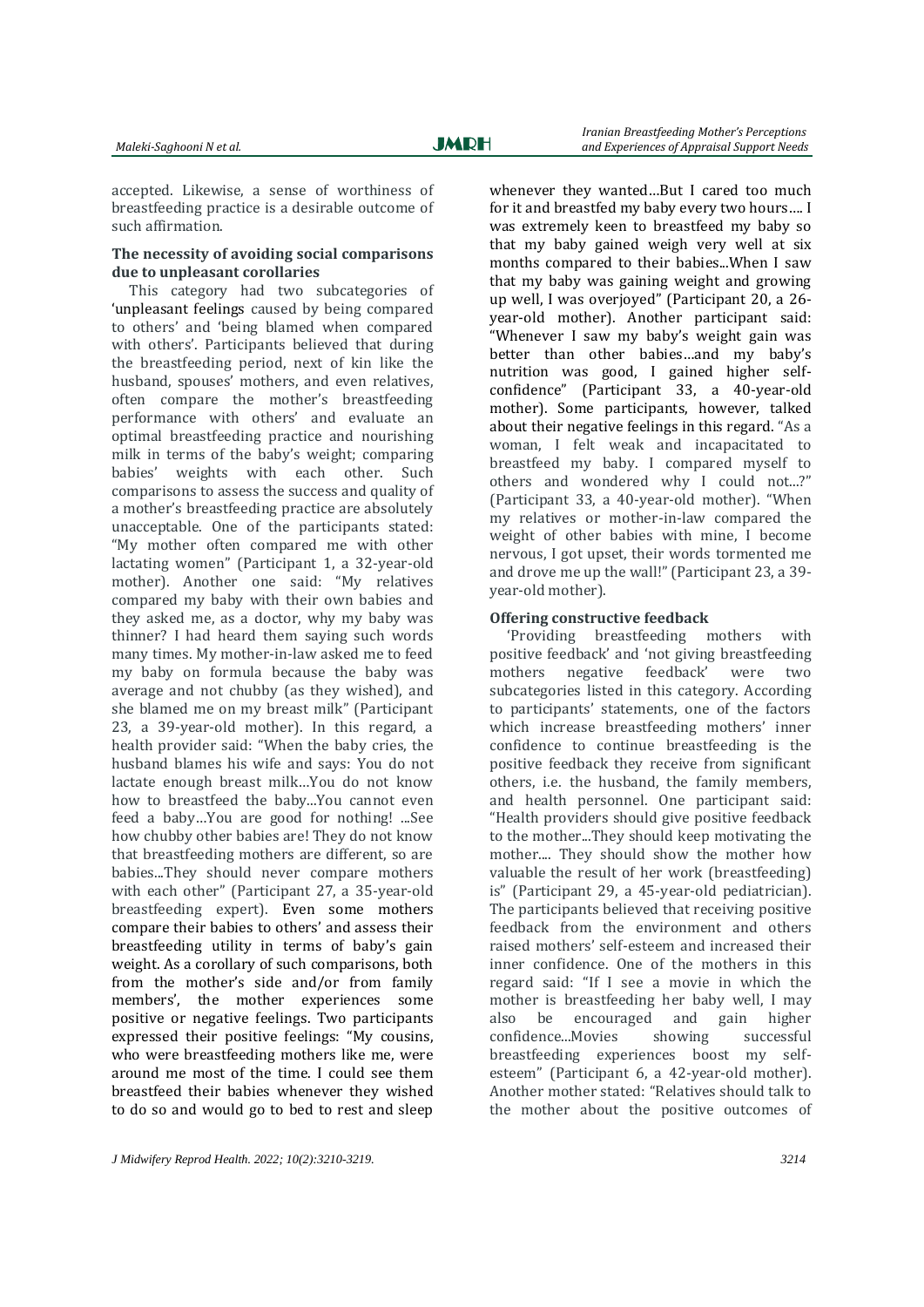breastfeeding" (Participant 28, a 34-year-old mother). Participants also stated that the relatives should stop offering negative feedback about breastfeeding because such negative feedback from such close people could result in the mother's losing self-esteem and a feeling of inability to continue breastfeeding. A health provider said: "A breastfeeding mother comes here (health center) followed by her grandmother or her mother-in-law. They say to her: 'you do not have enough breast milk...you cannot breastfeed...your milk is not good...the weight of your baby is not good...' etc. All negative feedback...Such negative feedback badly affects the mother's ability to breastfeed...and causes her to lose self-esteem" (Participant 27, a 45-year-old breastfeeding expert). Another participant stated: "Sometimes relatives tell me: You cannot…You have inverted nipples. You cannot breastfeed (your baby) …Such negative feedback shatters the mother's self-confidence" (Participant 28, a 34-year-old mother).

# **Persuasion**

This category had three subcategories of 'the need to encourage the breastfeeding mother', 'the need to admire the breastfeeding mother' and 'the need to praise the breastfeeding mother' by significant others.

# **The need to encourage the breastfeeding mother**

According to the participants, 'being encouraged' is one of the breastfeeding mothers' support needs which is of high importance particularly among the primiparas. Also, from mothers' points of view, encouragement from family and health providers was more important than from others. One of the participants said: "I needed someone to keep encouraging me! This is more felt among primiparas; they do need someone to encourage them" (Participant 6, a 42-year-old mother). Mothers emphasized that encouragement must be constant and stated that encouraging breastfeeding mothers has positive effects on their morale and increases the mother's tendency to continue breastfeeding. A participant said: "Well, nobody encouraged me! I, myself, loved to breastfeed my baby, and I had a passion for doing it...particularly when my baby was breastfed

well…If I were encouraged, I was definitely much more interested in doing it..." (Participant 20, a 26-year-old mother). As participants believe, relatives can use different ways to encourage the mother, like giving her a gift or a party or in regard to the health centers, displaying promotional posters. A health provider said: "Relatives can give the mother a gift. Pediatricians can hang posters on their office walls, both to encourage the mother to breastfeed her baby and to convey how valuable her role is…" (Participant 26, a 40-year-old pediatrician). Participants believed that mothers who are not encouraged would not have a high level of motivation to breastfeed their babies either, which would eventually lead them to experience a feeling of fatigue to continue breastfeeding. One of the participants said: "As a breastfeeding mother, when no one encourages me…when my husband does not care about my breastfeeding, nor me at all…when it is not important for my relatives either…I cannot continue anymore because I'm left no motivation, no encouragement…" (Participant 28, a 34-year-old mother).

## **The need to admire the breastfeeding mother**

Participants stated that 'being admired by others' is among breastfeeding mothers' support needs, which makes them happy and has a major impact on the continuation of breastfeeding. A health provider explained: "When a breastfeeding mother comes here (health center) and we weigh her baby and see that the baby has gained the right weight...When we admire her, she becomes so happy…When we tell her that her breast milk is good and her baby's weight gain is ideal, the mother looks utterly thrilled..." (Participant 10, a 45-year-old family health expert). One of the participants said: "Whenever I went to the health center, the health provider told me: 'well done, the baby's height and weight are ideal…so are his head circumference and his growth.' Well, these statements motivated me to nurse my baby" (Participant 22, a 35-year-old mother). Participants also stated that relatives should avoid criticizing the mother's breastfeeding practice because it would cause the mother to lose confidence, and as a corollary, would reduce her motivation to continue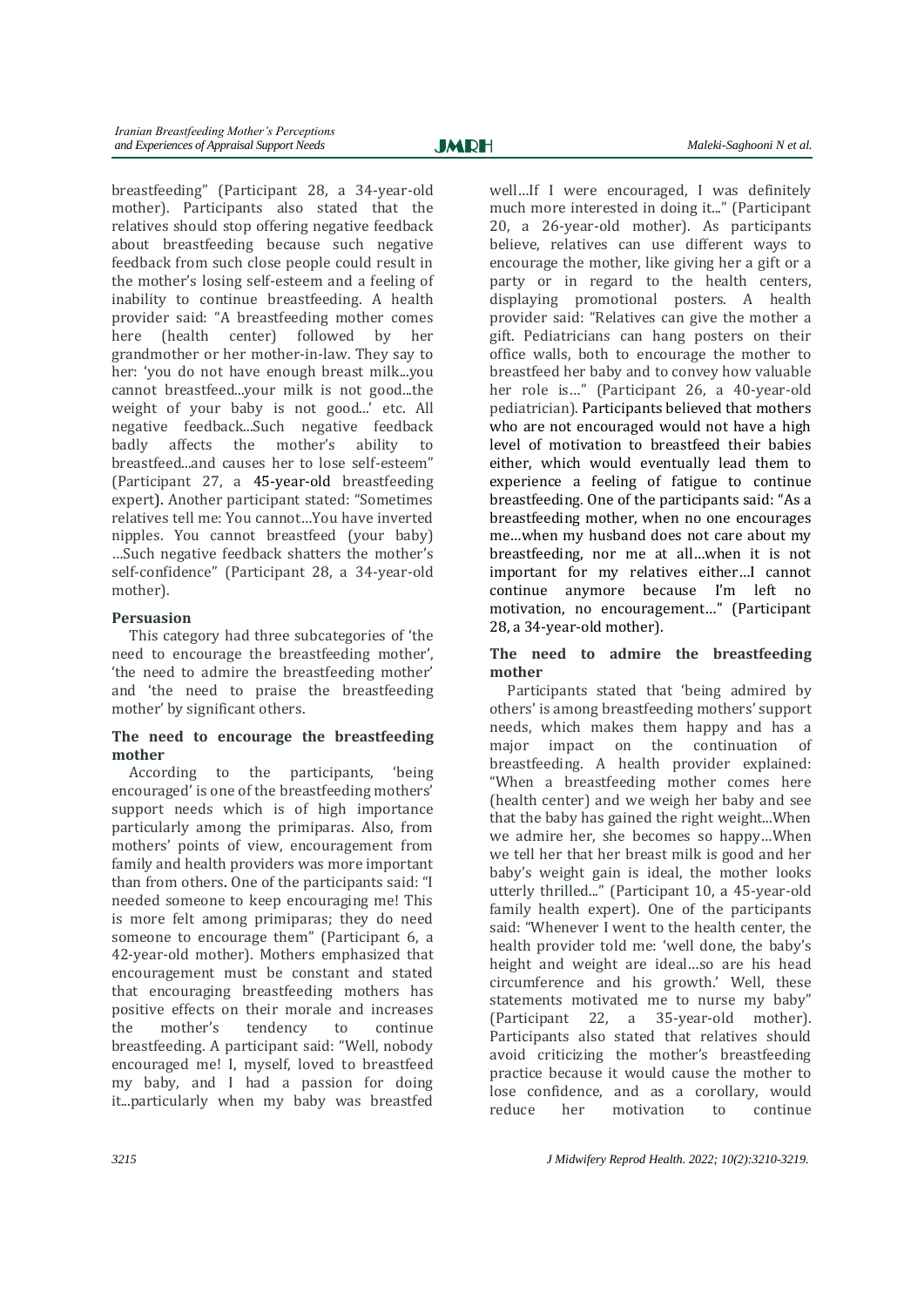breastfeeding. A participant said: "When relatives try to find fault with you and tell you (sentences like) how thin your baby is...Your breast milk does not suffice…You should give your baby formula...! (etc.), they will sap your (the mother's) confidence and motivation" (Participant 28, a 34-year-old mother). Also, a health professional said: "If the husband does not care for his wife...or even tells his wife how awful her body shape is or her breasts are sagging, etc., they will definitely reduce the mother's motivation...The mother might wonder why she should breastfeed the baby when she is not in shape any more, and she can feed the baby with formula" (Participant 26, a 40-yearold pediatrician).

#### **The need to praise the breastfeeding mother**

This subcategory encompassed 'being praised by the relatives and the family members' and 'being praised by the health personnel'. Participants stated that when others praised the mother for breastfeeding her baby, she considers it as a kind of support for herself, which is of great importance to her. One of the participants said: "I loved to be appreciated...especially by my husband...I loved my husband to understand me, to understand that I was nursing HIS baby...I loved it when he praised me and my breastfeeding practice. This is really important...That is enough for me" (Participant 34, a 37-year-old mother). Participants recognized others' appreciation and praise as values for their performance, and stated that husbands must be taught how to appreciate their wives and do not regard nursing as a duty falling to women. Another participant said: "A mother should feel the presence of someone who recognizes the value of her work. She needs to feel that her husband appreciates her...not that he thinks of it as her duty...Men should understand such values…They must be taught to understand that nursing is not a woman's duty…they should know that mothers are to be respected and appreciated" (Participant 23, a 39-year-old mother). A health provider said: "When a mother comes to this health center to have her baby weighed, it is just enough to tell her that the baby is gaining good weight and thank her for breastfeeding the baby...You cannot believe your ears how much such sentences positively affect her. You can

also introduce this mother, as an exemplary successful breastfeeding mother, to other mothers and appreciate her…and give her a gift. These actions are very influential..." (Participant 14, a 37-year-old mother).

#### **Discussion**

The present research explored appraisal support needs of breastfeeding mothers and classified them in four categories including, 'approval and affirmation from significant others', 'the necessity of avoiding social comparisons due to unpleasant corollaries', 'offering constructive feedback', and 'persuasion'. This study revealed that the husband is the most important support provider for many breastfeeding mothers, which were in line with the results of some others studies [\(20,](#page-8-11)  [32,](#page-9-4) [33\)](#page-9-5). The majority of participants affirmed the necessity of the provision of these support needs for breastfeeding continuation. They also believed that failure to receive these kinds of social support would reduce their motivation for breastfeeding initiation and continuation. Several previous studies revealed that support had important effects on breastfeeding duration and sustainability [\(22,](#page-8-12) [34-36\)](#page-9-6). Several previous studies showed that support had important effects on breastfeeding continuation [\(22,](#page-8-12) [34-](#page-9-6) [36\)](#page-9-6), in contrast, the study conducted by Lester et al. (2014) demonstrated some negative forms of support that could suppress breastfeeding continuation [\(20\)](#page-8-11). In this study, mothers stated that reception of these four types of appraisal support could contribute to positive psychological results such as a boost in selfesteem, self-confidence, self-efficacy, happiness, and a sense of being valuable. In the qualitative study conducted by Rafii et al., (2014). participants described some behavior exhibited by others such as giving feedback, encouragement, and praise  $(37)$  as appraisal support, which is in line with the results of the present study. According to the participants, encouragement in its different forms is one of the appraisal support needs which is felt more by the primiparous mothers and must be sustainable for them. Participants emphasized that encouragement had positive effects on breastfeeding and increased the mother's tendency to continue it. Lester et al. (2014) found similar results and showed that almost all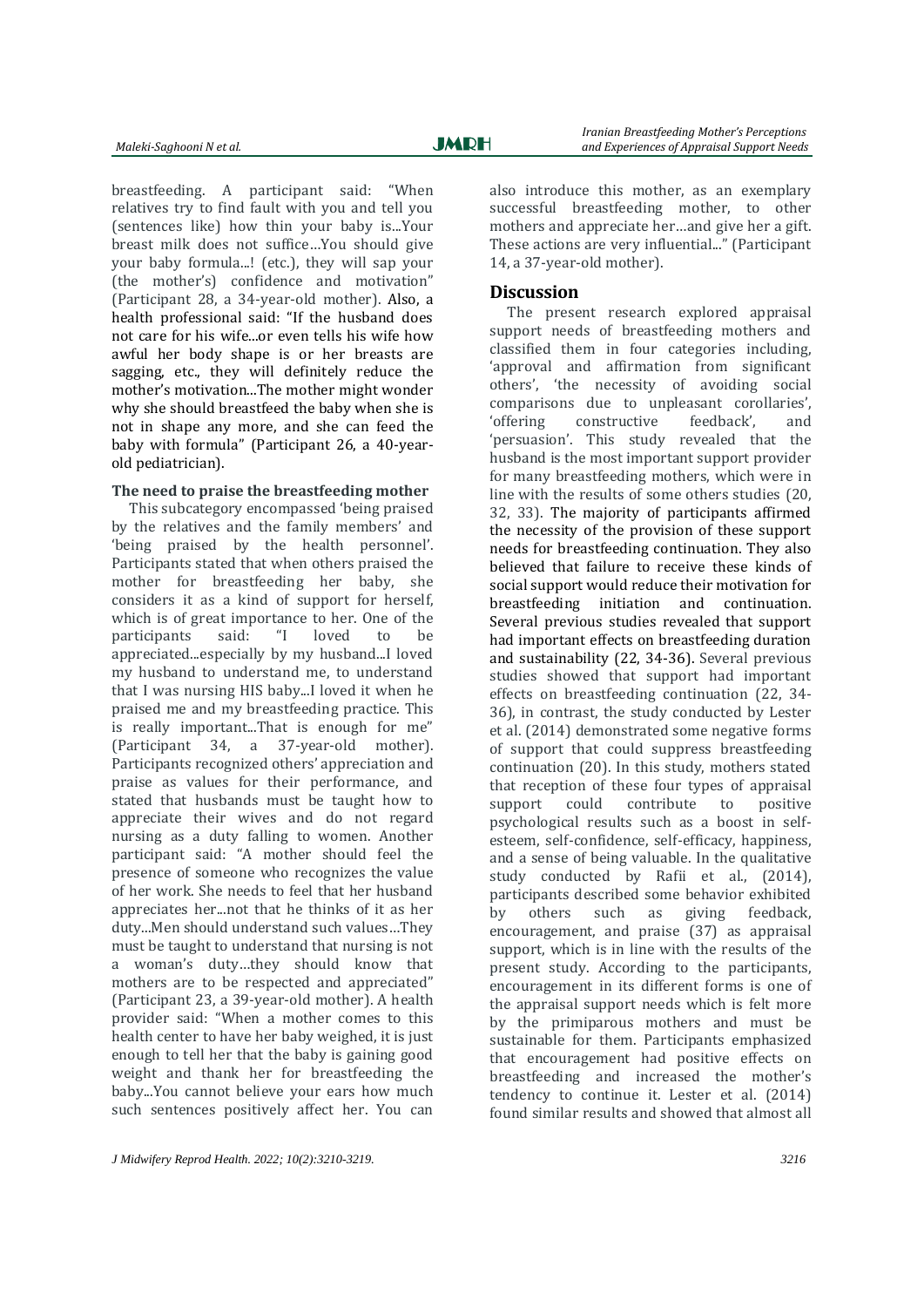mothers identified receiving encouragement and motivation, especially from their spouse, as a positive support which helped them continue breastfeeding [\(20\)](#page-8-11). Mukuria et al. (2016) highlighted that provision of encouragement as a kind of social support for breastfeeding mothers could help them improve some breastfeeding practices [\(21\)](#page-8-14). In this study mothers stated that it was important that the significant others confirm the correctness and accuracy of their breastfeeding performance because it persuaded them to continue their nursing. In accordance with this result, Lester et al. (2014) found that providing affirmation and approval, especially by the husband with statements such as: 'you are practicing your best' and 'you are doing a great job', was very supportive for breastfeeding mothers [\(20\)](#page-8-11). Participants recognized other's appreciation as a valuable aid for sustaining their performance, and explained that husbands were not to see breastfeeding as a duty of their wives. Giugliani et al. (1994) found that the husband's positive attitude towards nursing and considering it as a valuable practice was the most significant factor associated with breastfeeding [\(38\)](#page-9-8). This study showed that social comparisons could lead to a series of less positive and more negative impressions. The majority of participants expressed that significant others should keep off making social comparisons because they left mothers with bad feelings such as nervousness, disturbance, torment, distress, and a reduction in self-efficacy. Social support is embedded in ongoing social relationships and interactions [\(39\)](#page-9-9) and social comparison is one of the central concepts in social relationships [\(40\)](#page-9-10). Buunk et al. (1990) found similar results and proposed that comparison could produce either positive or negative feelings about oneself, but this would most likely have negative implications [\(39\)](#page-9-9) such as anxiety, fear, social rejection, and embarrassment [\(39\)](#page-9-9). In this study, participants stated that one of the factors which contributed to increasing maternal confidence in the continuation of breastfeeding was receiving positive feedback from the significant others. In line with this result, Tardy (1985) highlighted that appraisal support refers to feedback provided by others which allows an individual to assess themselves and their actions [\(41\)](#page-9-11).

Also, Lange et al., (2016) mentioned the role of motivational factors in breastfeeding continuation [\(42\)](#page-9-12). Findings of this study reinforce the statement by McLorg and Bryant (1989) that "mother's decision to breastfeed is part of a broader context of social network members' norms and values" [\(43\)](#page-9-13). Consistent with this study's findings, social and behavioral research has recognized that support has a significant impact on the initiation and duration of breastfeeding [\(20,](#page-8-11) [44\)](#page-9-14). There is some major strength for this research: it used qualitative methods to collect rich and in-depth data about breastfeeding mothers' perceptions and experiences of appraisal support needs in the cultural context of Iran for the first time and it is an innovative aspect of the current investigation. One more strength of this study was that data were amassed from the viewpoints of mothers, their family, and health providers to address all perspectives and to gain a deeper insight into all subjects. Another strength was the maximum variation in sampling and data collection. A major limitation of this research, similar to other qualitative studies, is a restriction of generalizability. Apparently, there is a need for further studies in a range of various settings and cultural contexts which focus on the breastfeeding mothers' experiences and their related appraisal support needs.

# **Conclusion**

According to the findings, breastfeeding mothers identified appraisal support needs which included, 'approval and affirmation from significant others', 'the necessity of avoiding social comparisons due to unpleasant corollaries', 'offering constructive feedback', and 'persuasion'. Significant others, such as the husband, family members, and health providers have an important role in meeting the appraisal support needs of breastfeeding mothers. Also, health policymakers should pay due attention to these support needs so as to implement effective plans for improving breastfeeding mothers' social support and reducing the rates of breastfeeding cessation.

# **Acknowledgements**

The authors would like to thank the Deputy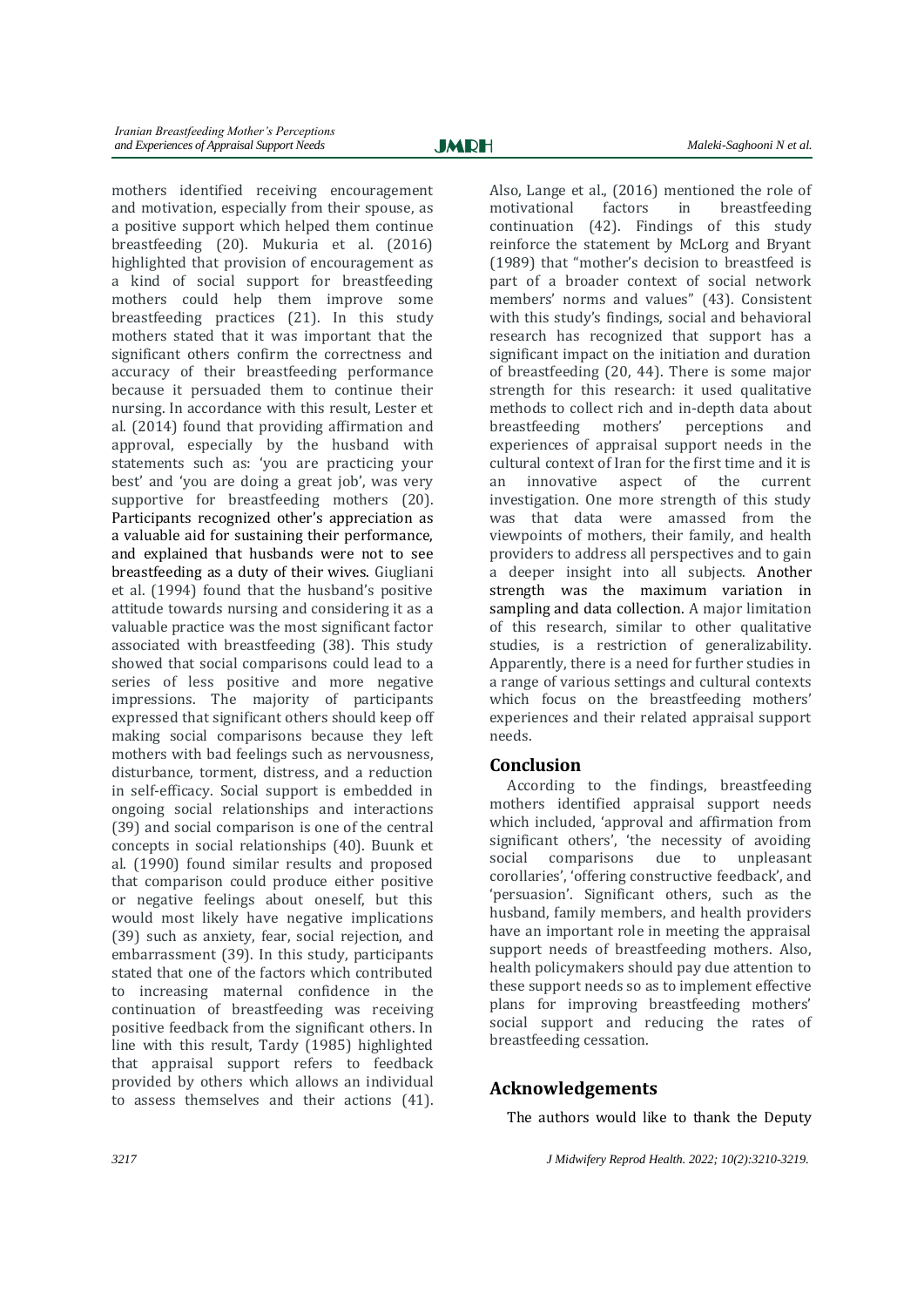Research of Mashhad University of Medical Sciences for their financial support and would also like to appreciate all the participants who contributed to this study and shared their experiences. This study was a part of a PhD thesis in reproductive health with an ethical approval grant no. (IR.MUMS.REC.1396.124) which was financially supported by Mashhad University of Medical Sciences with grant no. 951682.

### **Conflicts of interest**

Authors declared no conflicts of interest.

#### **References**

- 1. Maleki- Saghooni N, Amel Barez M, Moeindarbari S, Karimi FZ. Investigating the Breastfeeding Self-Efficacy and its Related Factors in Primiparous Breastfeeding Mothers. [International Journal of](https://ijp.mums.ac.ir/)  [Pediatrics. 2017; 5\(12\): 6275-6283.](https://ijp.mums.ac.ir/)
- 2. Karimi FZ, Sadeghi R, Maleki-Saghooni N, Khadivzadeh T. The effect of mother-infant skin to skin contact on success and duration of first breastfeeding: A systematic review and metaanalysis. Taiwanese Journal of Obstetrics and Gynecology. 2019; 58(1): 1-9.
- 3. Karimi A, Bagheri S, Khadivzadeh T, Mirzaii Najmabadi Kh. The Effect of an Interventional Program, Based on the Theory of Ethology, on Breastfeeding Competence of Infants. Iranian Journal of Neonatology. 2014; 5(3): 10-12.
- 4. Karimi FZ, Miri HH, Khadivzadeh T, Maleki-Saghooni N. The effect of mother-infant skin-to-skin contact immediately after birth on exclusive breastfeeding: a systematic review and meta-analysis. Journal of the Turkish German Gynecological Association. 2020; 21(1): 46.
- <span id="page-8-0"></span>5. Khosravi Anbaran Z, Baghdari N, Sadeghi Sahebzad E, Moradi M, Karimi FZ. Comparing Infant Nutrition in Wanted and Unwanted Pregnancies. International Journal of Pediatrics. 2016; 4(12): 4043-4050.
- <span id="page-8-1"></span>6. [Katherine R Shealy,](https://pubmed.ncbi.nlm.nih.gov/?term=Shealy+KR&cauthor_id=18829831) [Kelley S Scanlon,](https://pubmed.ncbi.nlm.nih.gov/?term=Scanlon+KS&cauthor_id=18829831) [Judith Labiner-](https://pubmed.ncbi.nlm.nih.gov/?term=Labiner-Wolfe+J&cauthor_id=18829831)[Wolfe,](https://pubmed.ncbi.nlm.nih.gov/?term=Labiner-Wolfe+J&cauthor_id=18829831) [Sara B Fein,](https://pubmed.ncbi.nlm.nih.gov/?term=Fein+SB&cauthor_id=18829831) [Laurence M Grummer-Strawn.](https://pubmed.ncbi.nlm.nih.gov/?term=Grummer-Strawn+LM&cauthor_id=18829831)  Characteristics of breastfeeding practices among US mothers. Pediatrics. 2008. 122(Supplement 2): S50- S55.
- 7. World Health Organization. Global status report on alcohol and health 2018. World Health Organization; 2019 Feb 14. available at https://books.goog le.com/books?hl
- <span id="page-8-2"></span>8. Forouzanfar MH, Sepanlou SG, Shahraz S, Dicker D, Naghavi P, Pourmalek F, Mokdad A, Lozano R, Vos T, Asadi-Lari M, Sayyari AA. Evaluating causes of death and morbidity in Iran, global burden of diseases, injuries, and risk factors study 2010. Archives of Iranian medicine. 2014;17(5): 1-5.
- <span id="page-8-3"></span>9. Oliver-Roig A. Early breastfeeding cessation in

infants: causes and solutions, in Nutrition in infancy. InNutrition in infancy. 2013; 247-263.

- <span id="page-8-4"></span>10. Pincombe J, Baghurst P, Antoniou G, Peat B, Henderson A, Reddin E. Baby Friendly Hospital Initiative practices and breast feeding duration in a cohort of first-time mothers in Adelaide, Australia. Midwifery. 2008; 24(1): 55-61.
- <span id="page-8-5"></span>11. Maleki-Saghooni NM, Amel Barez, Karimi FZ, Investigation of the relationship between social support and breastfeeding self-efficacy in primiparous breastfeeding mothers. The Journal of Maternal-Fetal & Neonatal Medicine. 2020; 33(18): 3097-3102.
- <span id="page-8-6"></span>12. House JS. Work stress and social support. Addison-Wesley Series on Occupational Stress, 1983.
- 13. Schmied V, Barclay L. Connection and pleasure, disruption and distress: women's experience of breastfeeding. Journal of Human Lactation. 1999; 15(4): 325-334.
- <span id="page-8-7"></span>14. Alianmoghaddam, N., S. Phibbs, and C. Benn, Reasons for stopping exclusive breastfeeding between three and six months: A qualitative study. Journal of pediatric nursing. 2017: 30(6): p. e281-e291.
- <span id="page-8-8"></span>15. Alianmoghaddam, N., S. Phibbs, and C. Benn, Resistance to breastfeeding: A Foucauldian analysis of breastfeeding support from health professionals. Women and Birth. 2017; 30(6): e281-e291.
- <span id="page-8-9"></span>16. Negron R, Martin A, Almog M, Balbierz A, Howell EA. Social support during the postpartum period: mothers' views on needs, expectations, and mobilization of support. Maternal and child health journal. 2013; 17(4): 616-623.
- 17. Thoits PA. Stress, coping, and social support processes: Where are we? What next. Journal of health and social behavior. 1995; 1: 53-79.
- <span id="page-8-10"></span>18. Wagg AJ, Callanan MM, Hassett A. Online social support group use by breastfeeding mothers: A content analysis. Heliyon. 2019; 5(3): e01245.
- 19. Kolokotroni, O., et al., Perceived social and workplace support among breastfeeding mothers in CyprusMary Economou. European Journal of Public Health. 2017; 27(suppl\_3).
- <span id="page-8-11"></span>20. Lester A. Paternal Support for Breastfeeding: A Mixed Methods Study to Identify Positive and Negative Forms of Paternal Social Support for Breastfeeding As Perceived by First-time Parent Couples. 2014.
- <span id="page-8-14"></span>21. Mukuria AG, Martin SL, Egondi T, Bingham A, Thuita FM. Role of social support in improving infant feeding practices in western Kenya: a quasiexperimental study. Global Health: Science and Practice. 2016; 4(1): 55-72.
- <span id="page-8-13"></span><span id="page-8-12"></span>22. Dykes F, Moran VH, Burt S, Edwards J. Adolescent mothers and breastfeeding: experiences and support needs—an exploratory study. Journal of Human Lactation. 2003; 19(4): 391-401.

*J Midwifery Reprod Health. 2022; 10(2):3210-3219. 3218*